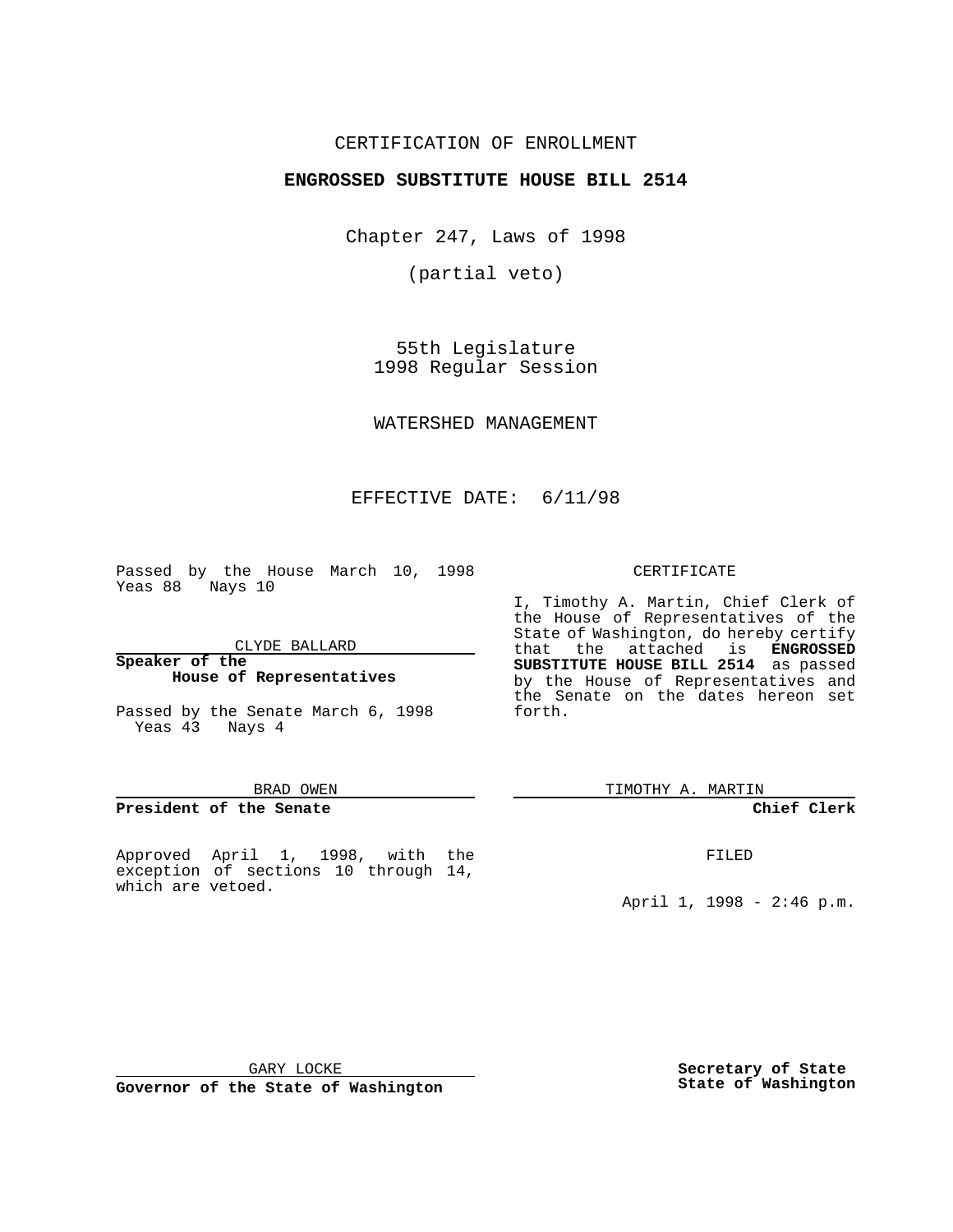# **ENGROSSED SUBSTITUTE HOUSE BILL 2514** \_\_\_\_\_\_\_\_\_\_\_\_\_\_\_\_\_\_\_\_\_\_\_\_\_\_\_\_\_\_\_\_\_\_\_\_\_\_\_\_\_\_\_\_\_\_\_

\_\_\_\_\_\_\_\_\_\_\_\_\_\_\_\_\_\_\_\_\_\_\_\_\_\_\_\_\_\_\_\_\_\_\_\_\_\_\_\_\_\_\_\_\_\_\_

### AS AMENDED BY THE SENATE

Passed Legislature - 1998 Regular Session

### **State of Washington 55th Legislature 1998 Regular Session**

**By** House Committee on Appropriations (originally sponsored by Representatives Chandler, Linville, Mastin, Parlette, Koster, Anderson, Regala and Cooper)

Read first time 02/07/98. Referred to Committee on .

 AN ACT Relating to watershed management; amending RCW 90.82.040, 43.27A.090, and 90.54.040; adding new sections to chapter 90.82 RCW; adding a new section to chapter 43.27A RCW; adding a new section to chapter 90.54 RCW; and creating new sections.

5 BE IT ENACTED BY THE LEGISLATURE OF THE STATE OF WASHINGTON:

6 **Sec. 1.** RCW 90.82.040 and 1997 c 442 s 105 are each amended to 7 read as follows:

8 (1) Once a WRIA planning unit has been ((organized)) initiated 9 under section 2 of this act and ((designated)) a lead agency has been 10 designated, it shall notify the department and may apply to the 11 department for funding assistance for conducting the planning. Funds 12 shall be provided from and to the extent of appropriations made by 13 the legislature to the department expressly for this purpose.

14 (2) Each planning unit that has complied with subsection (1) of 15 this section is eligible to receive ((fifty thousand dollars for each 16 WRIA to initiate the planning process. The department shall allocate 17 additional funds to WRIA planning units based on need demonstrated by 18 a detailed proposed budget submitted by the planning unit for 19 carrying out the duties of the planning unit. Each WRIA planning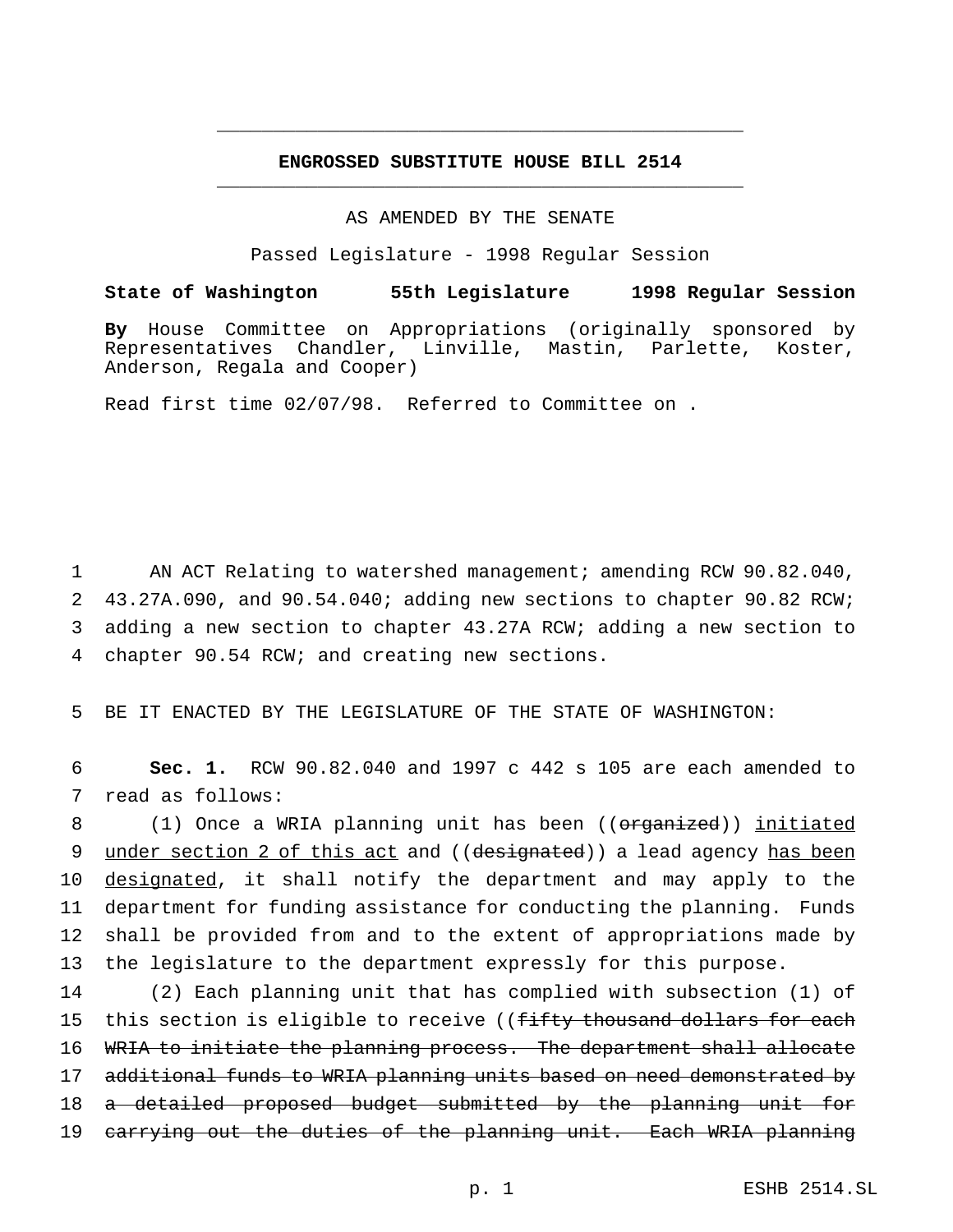1 unit may receive up to two hundred fifty thousand dollars for each WRIA during the first two-year period of planning, with a maximum allocation of five hundred thousand dollars for each WRIA. Funding provided under this section shall be considered a contractual 5 obligation against the moneys appropriated for this purpose)) watershed planning grants in the following amounts for three phases of watershed planning:

- 8 (a) Initiating governments may apply for an initial organizing 9 grant of up to fifty thousand dollars for a single WRIA or up to 10 seventy-five thousand dollars for a multi-WRIA management area in 11 accordance with section 2(4) of this act;
- 12 (b) A planning unit may apply for up to two hundred thousand 13 dollars for each WRIA in the management area for conducting watershed 14 assessments in accordance with section 3 of this act; and

15 (c) A planning unit may apply for up to two hundred fifty 16 thousand dollars for each WRIA in the management area for developing 17 a watershed plan and making recommendations for actions by local, 18 state, and federal agencies, tribes, private property owners, private 19 organizations, and individual citizens, including a recommended list 20 of strategies and projects that would further the purpose of the plan 21 in accordance with sections 2, 3, 4, 5, and 6 of this act.

22 (3) ((Preference shall be given to planning units requesting 23 funding for conducting multi-WRIA planning under section 108 of this 24 act)) (a) The department shall use the eligibility criteria in this 25 subsection (3) instead of rules, policies, or guidelines when 26 evaluating grant applications at each stage of the grants program.

27 (b) In reviewing grant applications under this subsection (3), 28 the department shall evaluate whether:

29 (i) The planning unit meets all of the requirements of this 30 chapter;

31 (ii) The application demonstrates a need for state planning funds 32 to accomplish the objectives of the planning process; and

33 (iii) The application and supporting information evidences a 34 readiness to proceed.

35 (c) In ranking grant applications submitted at each stage of the 36 grants program, the department shall give preference to applications 37 in the following order of priority: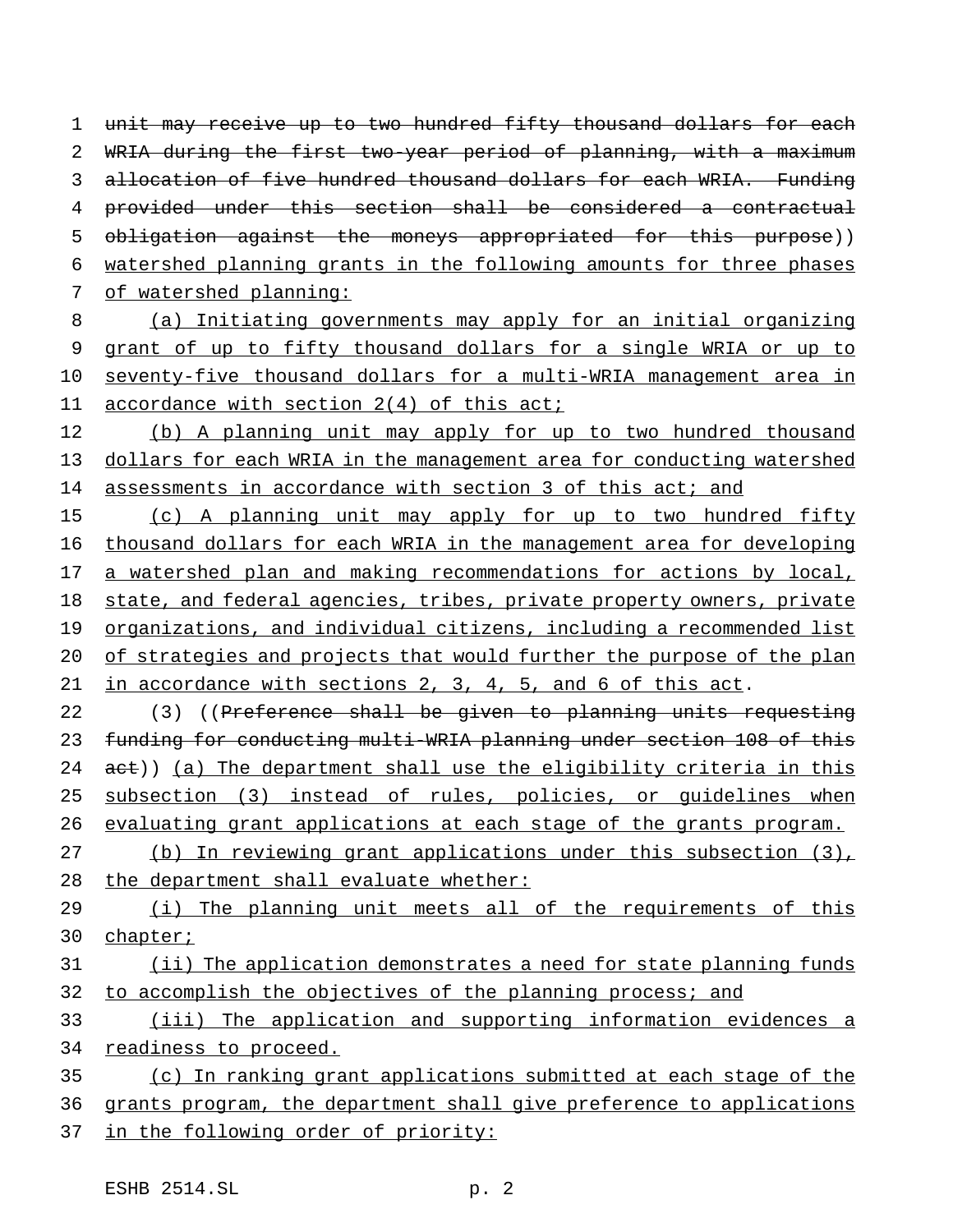(i) Applications from existing planning groups that have been in 2 existence for at least one year;

 (ii) Applications that address protection and enhancement of fish habitat in watersheds that have aquatic fish species listed or 5 proposed to be listed as endangered or threatened under the federal endangered species act, 16 U.S.C. Sec. 1531 et seq. and for which there is evidence of an inability to supply adequate water for population and economic growth from:

(A) First, multi-WRIA planning; and

10 (B) Second, single WRIA planning;

 (iii) Applications that address protection and enhancement of fish habitat in watersheds or for which there is evidence of an 13 inability to supply adequate water for population and economic growth from:

15 (A) First, multi-WRIA planning; and

(B) Second, single WRIA planning.

17 (d) The department may not impose any local matching fund 18 requirement as a condition for grant eligibility or as a preference 19 for receiving a grant.

 (4) The department may retain up to one percent of funds allocated under this section to defray administrative costs.

 (5) Planning under this chapter should be completed as 23 expeditiously as possible, with the focus being on local stakeholders cooperating to meet local needs.

 (6) Funding provided under this section shall be considered a contractual obligation against the moneys appropriated for this purpose.

 NEW SECTION. **Sec. 2.** INITIATION OF WATERSHED PLANNING. (1) Planning conducted under this chapter must provide for a process to allow the local citizens within a WRIA or multi-WRIA area to join together in an effort to: (a) Assess the status of the water resources of their WRIA or multi-WRIA area; and (b) determine how best to manage the water resources of the WRIA or multi-WRIA area to balance the competing resource demands for that area within the parameters under section 8 of this act.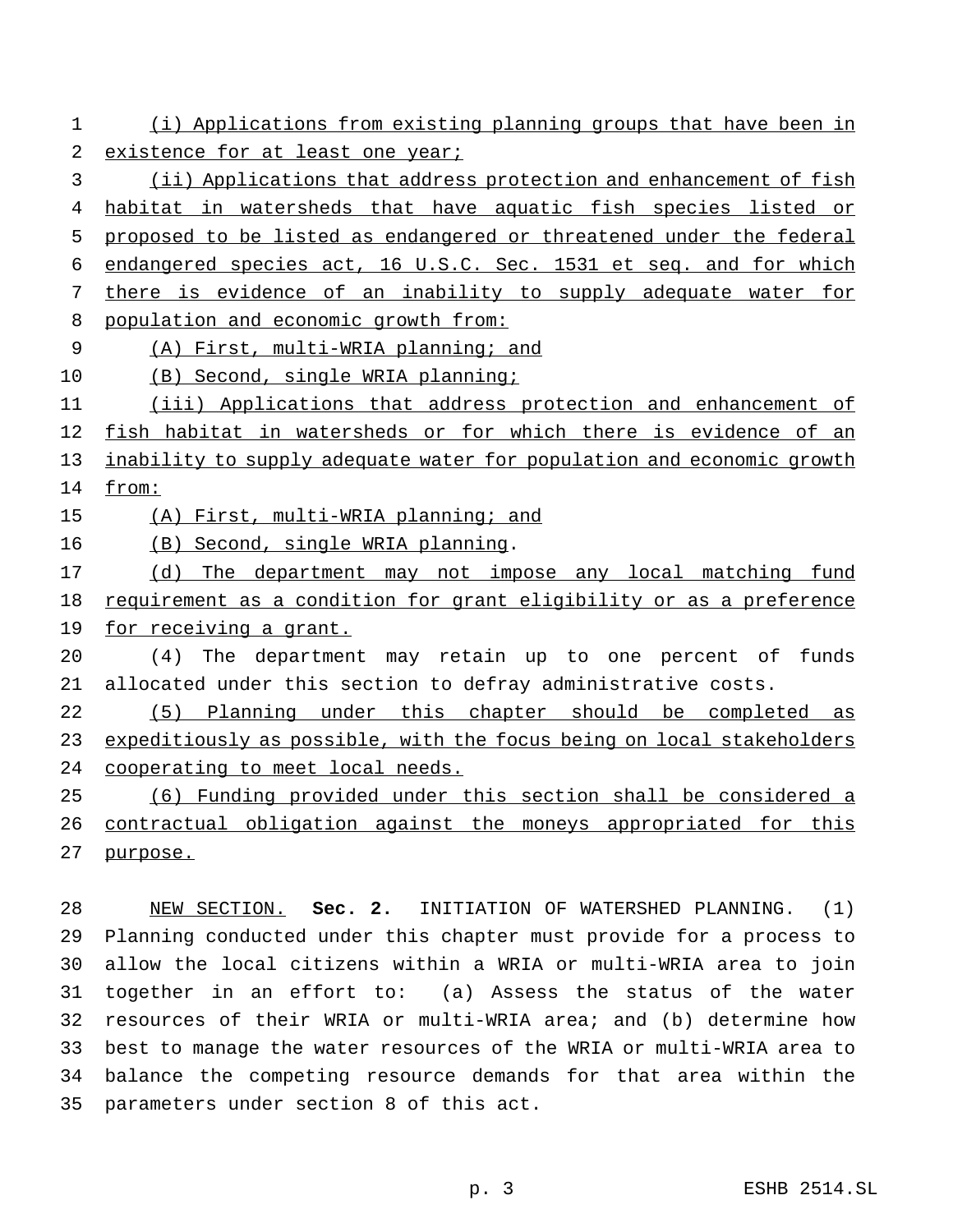(2) Watershed planning under this chapter may be initiated for a WRIA only with the concurrence of: (a) All counties within the WRIA; (b) the largest city or town within the WRIA unless the WRIA does not contain a city or town; and (c) the water supply utility obtaining the largest quantity of water from the WRIA. To apply for a grant for organizing the planning unit as provided for under RCW 90.82.040(2)(a), these entities shall designate the entity that will serve as the lead agency for the planning effort and indicate how the planning unit will be staffed.

 (3) Watershed planning under this chapter may be initiated for a multi-WRIA area only with the concurrence of: (a) All counties within the multi-WRIA area; (b) the largest city or town in each WRIA 13 unless the WRIA does not contain a city or town; and (c) the water supply utility obtaining the largest quantity of water in each WRIA. (4) If entities in subsection (2) or (3) of this section decide jointly and unanimously to proceed, they shall invite all tribes with reservation lands within the management area.

 (5) The entities in subsection (2) or (3) of this section, including the tribes if they affirmatively accept the invitation, constitute the initiating governments for the purposes of this section.

 (6) The organizing grant shall be used to organize the planning unit and to determine the scope of the planning to be conducted. In determining the scope of the planning activities, consideration shall be given to all existing plans and related planning activities. The scope of planning must include water quantity elements as provided in section 3 of this act, and may include water quality elements as contained in section 5 of this act, habitat elements as contained in section 6 of this act, and instream flow elements as contained in section 4 of this act. The initiating governments shall work with state government, other local governments within the management area, and affected tribal governments, in developing a planning process. The initiating governments may hold public meetings as deemed necessary to develop a proposed scope of work and a proposed composition of the planning unit. In developing a proposed composition of the planning unit, the initiating governments shall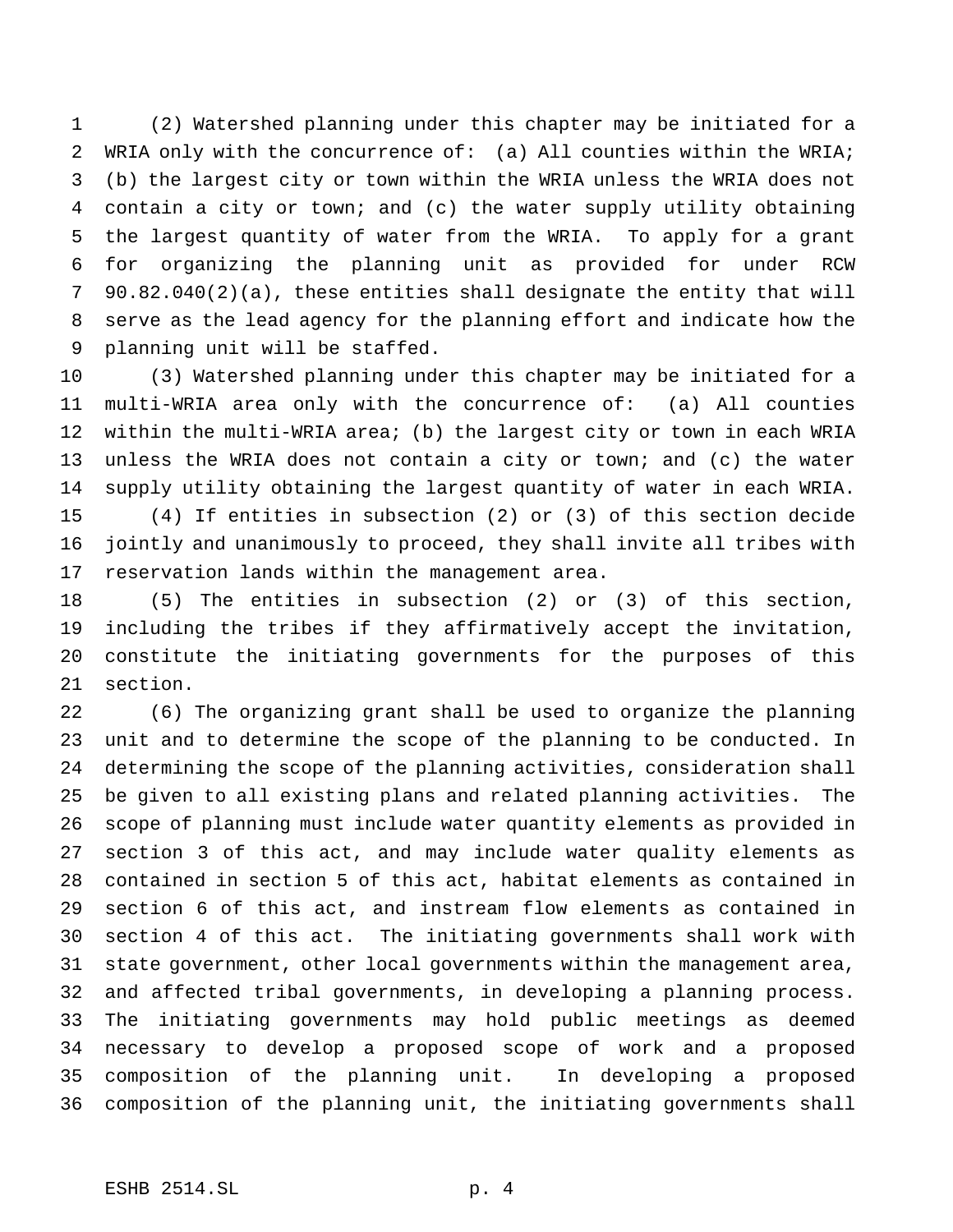provide for representation of a wide range of water resource interests.

 (7) Each state agency with regulatory or other interests in the WRIA or multi-WRIA area to be planned shall assist the local citizens in the planning effort to the greatest extent practicable, recognizing any fiscal limitations. In providing such technical assistance and to facilitate representation on the planning unit, state agencies may organize and agree upon their representation on the planning unit. Such technical assistance must only be at the request of and to the extent desired by the planning unit conducting such planning. The number of state agency representatives on the planning unit shall be determined by the initiating governments in consultation with the governor's office.

 (8) As used in this section, "lead agency" means the entity that coordinates staff support of its own or of other local governments and receives grants for developing a watershed plan.

 NEW SECTION. **Sec. 3.** WATER QUANTITY. Watershed planning under this chapter shall address water quantity in the management area by undertaking an assessment of water supply and use in the management area and developing strategies for future use.

(1) The assessment shall include:

 (a) An estimate of the surface and ground water present in the 23 management area;

 (b) An estimate of the surface and ground water available in the management area, taking into account seasonal and other variations; (c) An estimate of the water in the management area represented

 by claims in the water rights claims registry, water use permits, certificated rights, existing minimum instream flow rules, federally 29 reserved rights, and any other rights to water;

 (d) An estimate of the surface and ground water actually being used in the management area;

 (e) An estimate of the water needed in the future for use in the 33 management area;

 (f) An identification of the location of areas where aquifers are known to recharge surface bodies of water and areas known to provide for the recharge of aquifers from the surface; and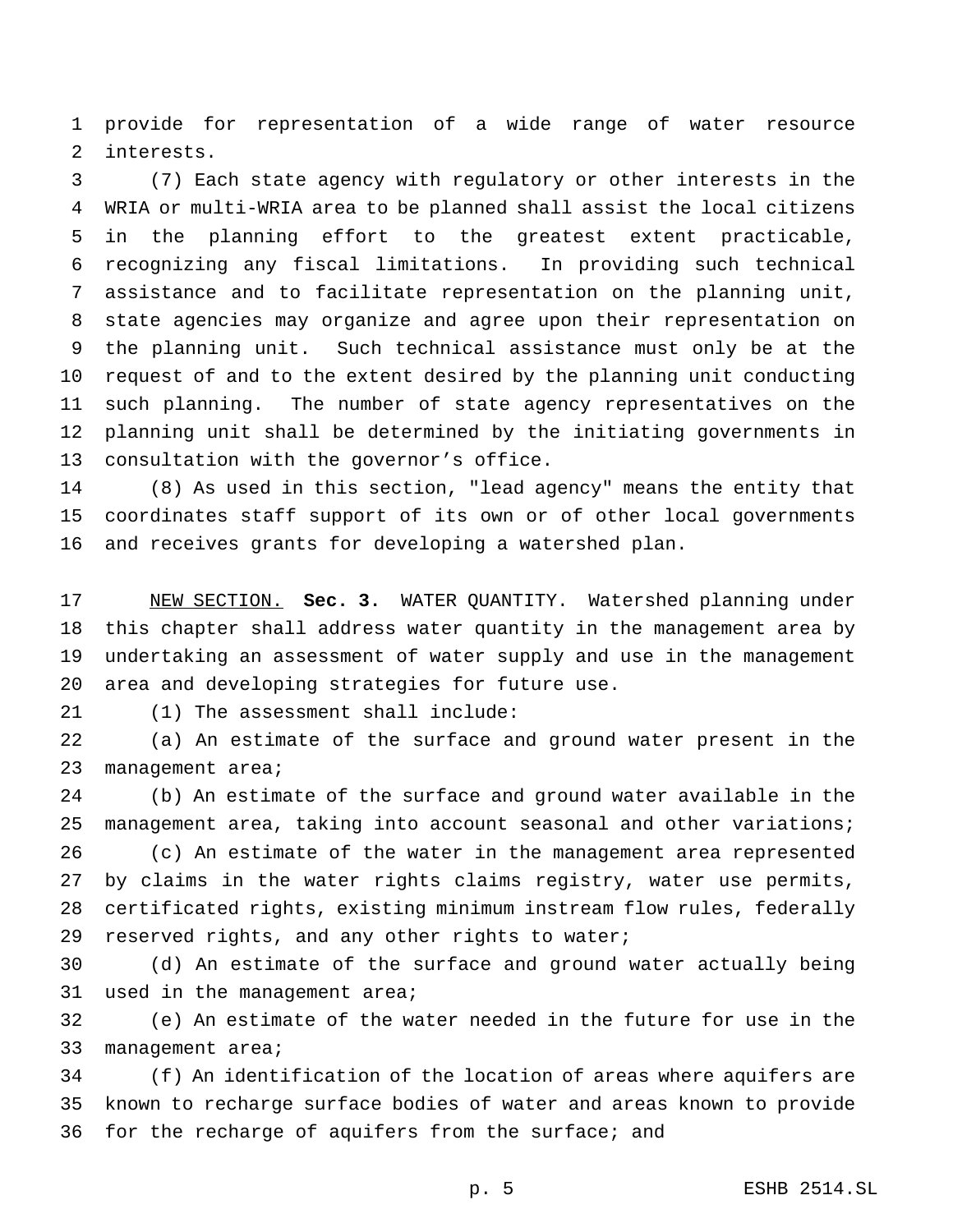(g) An estimate of the surface and ground water available for further appropriation, taking into account the minimum instream flows adopted by rule or to be adopted by rule under this chapter for streams in the management area including the data necessary to evaluate necessary flows for fish.

 (2) Strategies for increasing water supplies in the management area, which may include, but are not limited to, increasing water supplies through water conservation, water reuse, the use of reclaimed water, voluntary water transfers, aquifer recharge and recovery, additional water allocations, or additional water storage and water storage enhancements. The objective of these strategies is to supply water in sufficient quantities to satisfy the minimum instream flows for fish and to provide water for future out-of-stream uses for water identified in subsection (1)(e) and (g) of this section and to ensure that adequate water supplies are available for agriculture, energy production, and population and economic growth under the requirements of the state's growth management act, chapter 36.70A RCW. These strategies, in and of themselves, shall not be construed to confer new water rights. The watershed plan must address the strategies required under this subsection.

 NEW SECTION. **Sec. 4.** INSTREAM FLOWS. (1)(a) If the initiating governments choose, by majority vote, to include an instream flow component, it shall be accomplished in the following manner:

 (i) If minimum instream flows have already been adopted by rule for a stream within the management area, unless the members of the local governments and tribes on the planning unit by a recorded unanimous vote request the department to modify those flows, the minimum instream flows shall not be modified under this chapter. If the members of local governments and tribes request the planning unit to modify instream flows and unanimous approval of the decision to modify such flow is not achieved, then the instream flows shall not be modified under this section;

 (ii) If minimum stream flows have not been adopted by rule for a stream within the management area, setting the minimum instream flows shall be a collaborative effort between the department and members of the planning unit. The department must attempt to achieve consensus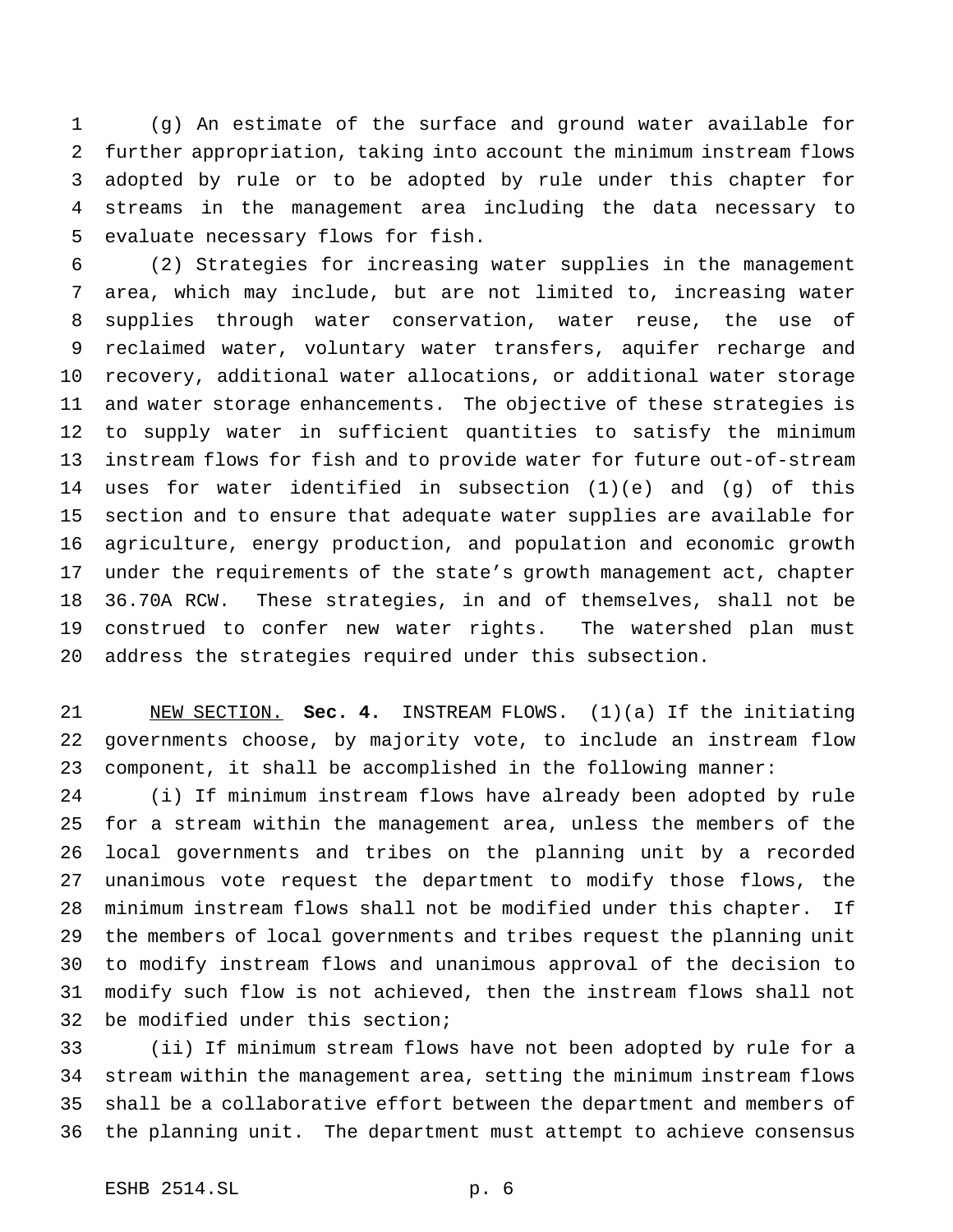and approval among the members of the planning unit regarding the minimum flows to be adopted by the department. Approval is achieved if all government members and tribes that have been invited and accepted on the planning unit present for a recorded vote unanimously vote to support the proposed minimum instream flows, and all nongovernmental members of the planning unit present for the recorded vote, by a majority, vote to support the proposed minimum instream flows.

 (b) The department shall undertake rule making to adopt flows under (a) of this subsection. The department may adopt the rules either by the regular rules adoption process provided in chapter 34.05 RCW, the expedited rules adoption process as set forth in RCW 34.05.230, or through a rules adoption process that uses public hearings and notice provided by the county legislative authority to the greatest extent possible. Such rules do not constitute significant legislative rules as defined in RCW 34.05.328, and do not require the preparation of small business economic impact statements.

 (c) If approval is not achieved within four years of the date the planning unit first receives funds from the department for conducting watershed assessments under RCW 90.82.040, the department may promptly initiate rule making under chapter 34.05 RCW to establish flows for those streams and shall have two additional years to establish the instream flows for those streams for which approval is not achieved.

 (2)(a) Notwithstanding RCW 90.03.345, minimum instream flows set under this section for rivers or streams that do not have existing minimum instream flow levels set by rule of the department shall have a priority date of two years after funding is first received from the department under RCW 90.82.040, unless determined otherwise by a unanimous vote of the members of the planning unit but in no instance may it be later than the effective date of the rule adopting such flow.

 (b) Any increase to an existing minimum instream flow set by rule of the department shall have a priority date of two years after funding is first received for planning in the WRIA or multi-WRIA area from the department under RCW 90.82.040 and the priority date of the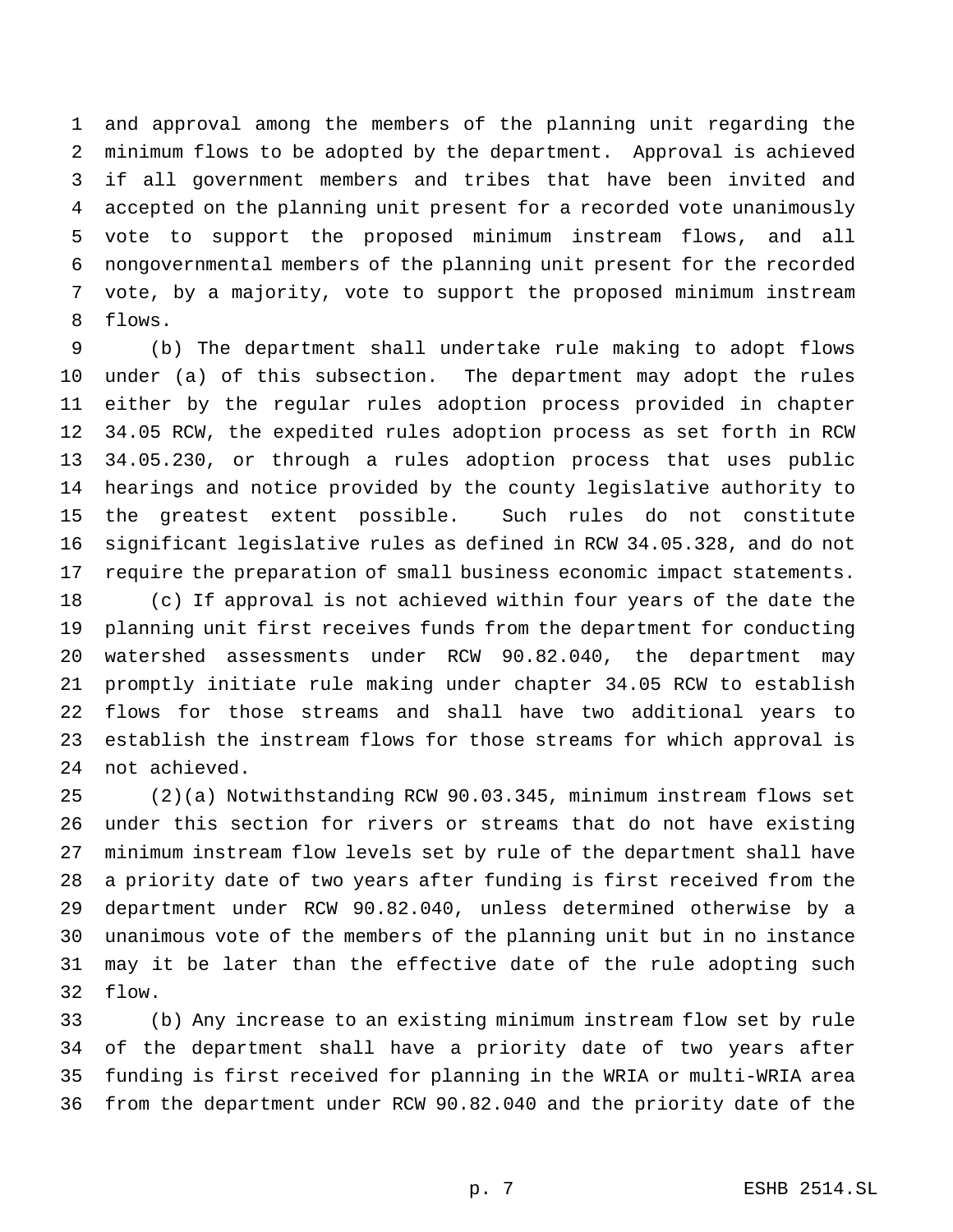portion of the minimum instream flow previously established by rule shall retain its priority date as established under RCW 90.03.345.

 (c) Any existing minimum instream flow set by rule of the department that is reduced shall retain its original date of priority as established by RCW 90.03.345 for the revised amount of the minimum instream flow level.

 (3) Before setting minimum instream flows under this section, the department shall engage in government-to-government consultation with affected tribes in the management area regarding the setting of such flows.

 (4) Nothing in this chapter either: (a) Affects the department's authority to establish flow requirements or other conditions under RCW 90.48.260 or the federal clean water act (33 U.S.C. Sec. 1251 et seq.) for the licensing or relicensing of a hydroelectric power project under the federal power act (16 U.S.C. Sec. 791 et seq.); or (b) affects or impairs existing instream flow requirements and other conditions in a current license for a hydroelectric power project licensed under the federal power act.

 (5) If the planning unit is unable to obtain unanimity under subsection (1) of this section, the department may adopt rules setting such flows.

 NEW SECTION. **Sec. 5.** WATER QUALITY. If the initiating governments choose to include a water quality component, the watershed plan shall include the following elements:

 (1) An examination based on existing studies conducted by federal, state, and local agencies of the degree to which legally established water quality standards are being met in the management area;

 (2) An examination based on existing studies conducted by federal, state, and local agencies of the causes of water quality violations in the management area, including an examination of information regarding pollutants, point and nonpoint sources of pollution, and pollution-carrying capacities of water bodies in the management area. The analysis shall take into account seasonal stream flow or level variations, natural events, and pollution from natural sources that occurs independent of human activities;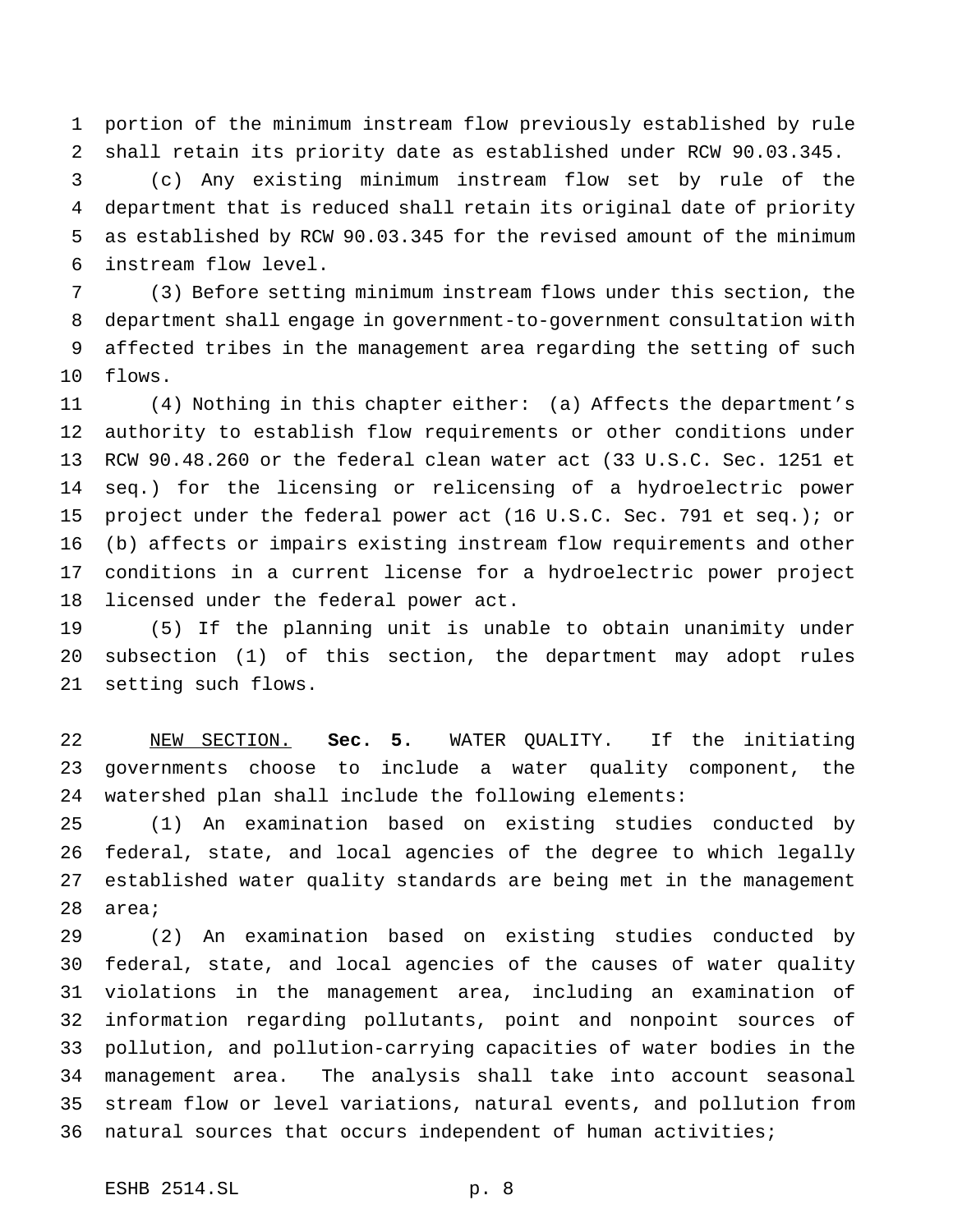(3) An examination of the legally established characteristic uses 2 of each of the nonmarine bodies of water in the management area;

 (4) An examination of any total maximum daily load established for nonmarine bodies of water in the management area, unless a total maximum daily load process has begun in the management area as of the date the watershed planning process is initiated under section 2 of this act.

 (5) An examination of existing data related to the impact of fresh water on marine water quality;

 (6) A recommended approach for implementing the total maximum daily load established for achieving compliance with water quality standards for the nonmarine bodies of water in the management area, unless a total maximum daily load process has begun in the management area as of the date the watershed planning process is initiated under section 2 of this act; and

 (7) Recommended means of monitoring by appropriate government agencies whether actions taken to implement the approach to bring about improvements in water quality are sufficient to achieve compliance with water quality standards.

 This chapter does not obligate the state to undertake analysis or to develop strategies required under the federal clean water act (33 U.S.C. Sec. 1251 et seq.). This chapter does not authorize any planning unit, lead agency, or local government to adopt water quality standards or total maximum daily loads under the federal clean water act.

 NEW SECTION. **Sec. 6.** HABITAT. If the initiating governments choose to include a habitat component, the watershed plan shall be coordinated or developed to protect or enhance fish habitat in the management area. Such planning must rely on existing laws, rules, or ordinances created for the purpose of protecting, restoring, or enhancing fish habitat, including the shoreline management act, chapter 90.58 RCW, the growth management act, chapter 36.70A RCW, and the forest practices act, chapter 76.09 RCW. Planning established under this section shall be integrated with strategies developed under other processes to respond to potential and actual listings of salmon and other fish species as being threatened or endangered under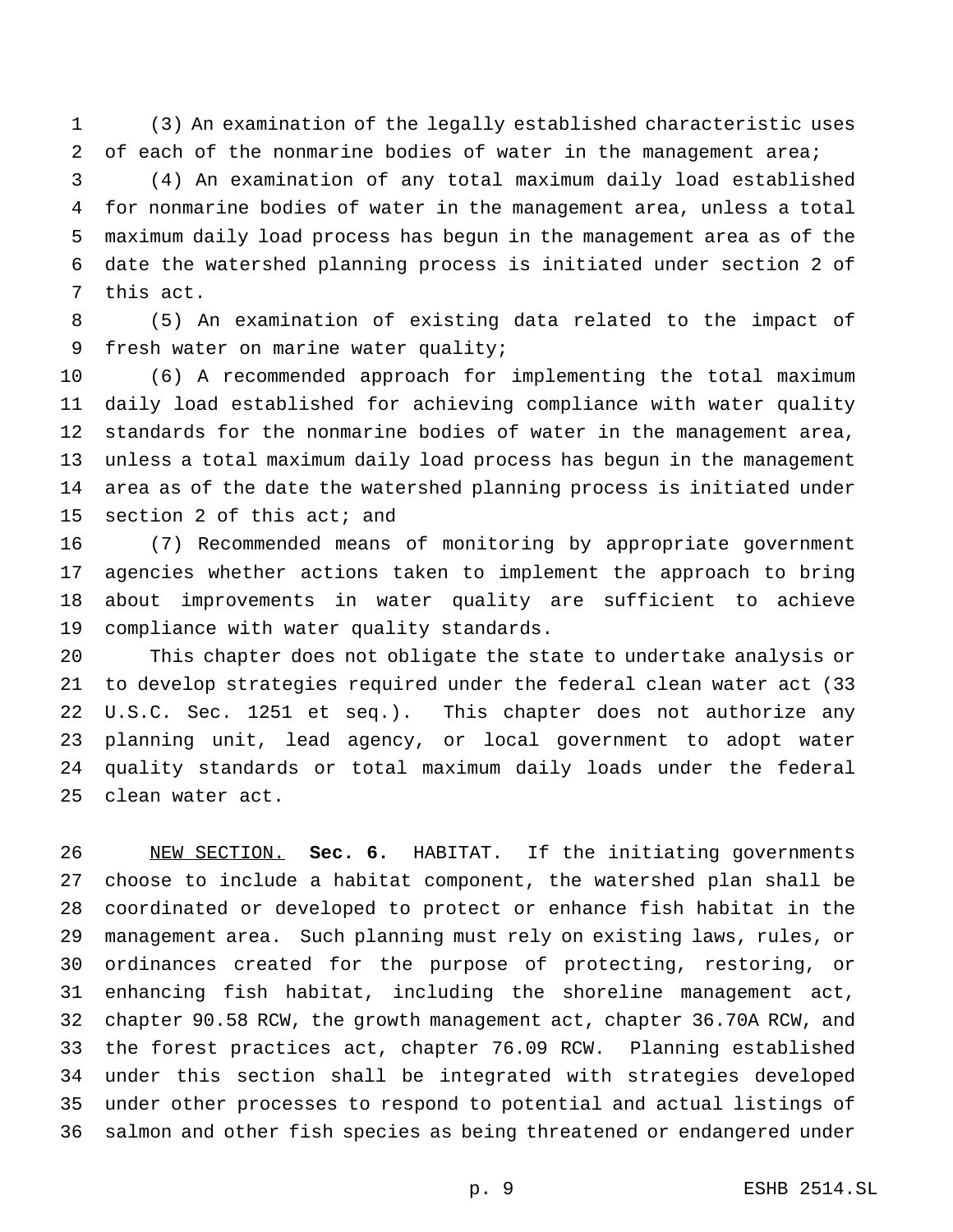the federal endangered species act, 16 U.S.C. Sec. 1531 et seq. Where habitat restoration activities are being developed under chapter . . ., Laws of 1998 (Engrossed Substitute House Bill No. 2496), such activities shall be relied on as the primary nonregulatory habitat component for fish habitat under this chapter.

 NEW SECTION. **Sec. 7.** IDENTIFICATION OF PROJECTS AND ACTIVITIES. The planning unit shall review historical data such as fish runs, weather patterns, land use patterns, seasonal flows, and geographic characteristics of the management area, and also review the planning, projects, and activities that have already been completed regarding natural resource management or enhancement in the management area and the products or status of those that have been initiated but not completed for such management in the management area, and incorporate their products as appropriate so as not to duplicate the work already performed or underway.

 The planning group is encouraged to identify projects and activities that are likely to serve both short-term and long-term management goals and that warrant immediate financial assistance from the state, federal, or local government. If there are multiple projects, the planning group shall give consideration to ranking projects that have the greatest benefit and schedule those projects that should be implemented first.

 NEW SECTION. **Sec. 8.** PLAN PARAMETERS. (1) Watershed planning developed and approved under this chapter shall not contain provisions that: (a) Are in conflict with existing state statutes, federal laws, or tribal treaty rights; (b) impair or diminish in any manner an existing water right evidenced by a claim filed in the water rights claims registry established under chapter 90.14 RCW or a water right certificate or permit; (c) require a modification in the basic operations of a federal reclamation project with a water right the priority date of which is before the effective date of this section or alter in any manner whatsoever the quantity of water available under the water right for the reclamation project, whether the project has or has not been completed before the effective date of this section; (d) affect or interfere with an ongoing general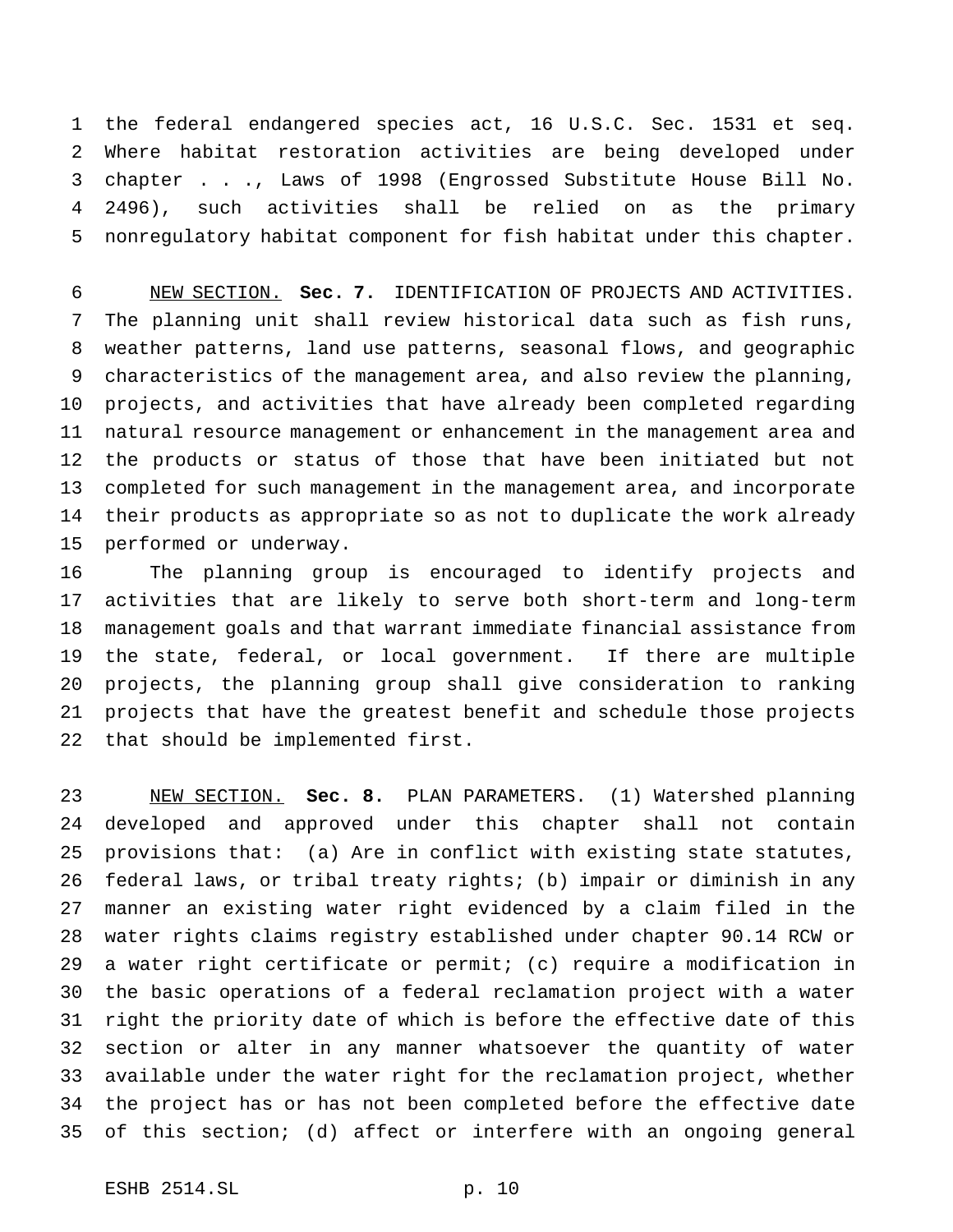adjudication of water rights; (e) modify or require the modification of any waste discharge permit issued under chapter 90.48 RCW; (f) modify or require the modification of activities or actions taken or intended to be taken under a habitat restoration work schedule developed under chapter . . ., Laws of 1998 (Engrossed Substitute House Bill No. 2496); or (g) modify or require the modification of activities or actions taken to protect or enhance fish habitat if the activities or actions are: (i) Part of an approved habitat conservation plan and an incidental take permit, an incidental take statement, a management or recovery plan, or other cooperative or conservation agreement entered into with a federal or state fish and wildlife protection agency under its statutory authority for fish and wildlife protection that addresses the affected habitat; or (ii) part of a water quality program adopted by an irrigation district under chapter 87.03 RCW or a board of joint control under chapter 87.80 RCW. This subsection (1)(g) applies as long as the activities or actions continue to be taken in accordance with the plan, agreement, permit, or statement. Any assessment conducted under section 3, 5, or 6 of this act shall take into consideration such activities and actions and those taken under the forest practices rules, including watershed analysis adopted under the forest practices act, chapter 76.09 RCW.

 (2) Watershed planning developed and approved under this chapter shall not change existing local ordinances or existing state rules or permits, but may contain recommendations for changing such ordinances or rules.

 (3) Notwithstanding any other provision of this chapter, watershed planning shall take into account forest practices rules under the forest practices act, chapter 76.09 RCW, and shall not create any obligations or restrictions on forest practices additional to or inconsistent with the forest practices act and its implementing rules, whether watershed planning is approved by the counties or the department.

 NEW SECTION. **Sec. 9.** DECISIONS--HEARINGS--APPROVAL. (1)(a) Upon completing its proposed watershed plan, the planning unit may approve the proposal by consensus of all of the members of the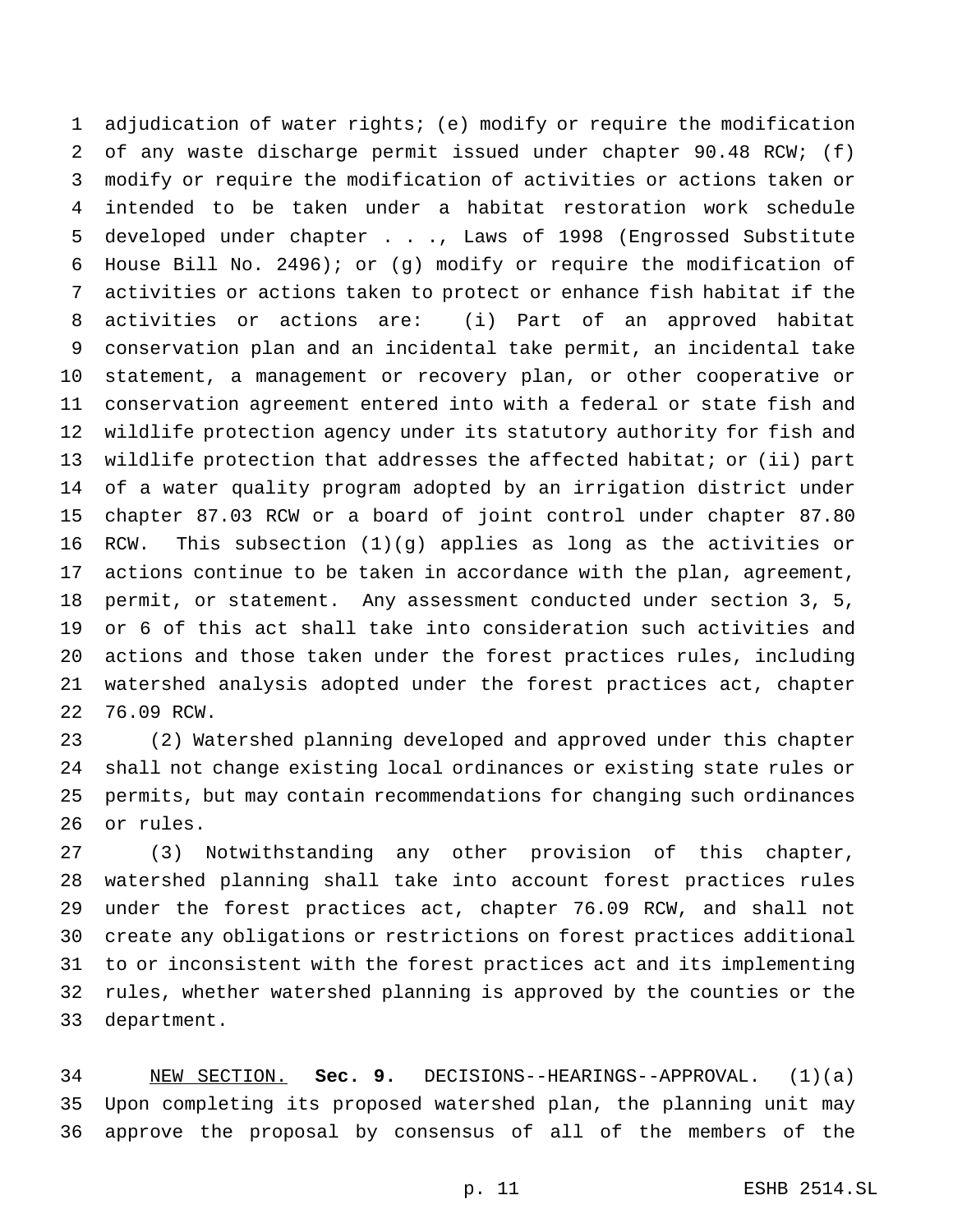planning unit or by consensus among the members of the planning unit appointed to represent units of government and a majority vote of the nongovernmental members of the planning unit.

 (b) If the proposal is approved by the planning unit, the unit shall submit the proposal to the counties with territory within the management area. If the planning unit has received funding beyond the initial fifty thousand dollars under RCW 90.82.040, such a proposal approved by the planning unit shall be submitted to the counties within four years of the date the funding was first received by the planning unit.

 (c) If the watershed plan is not approved by the planning unit, the planning unit may submit the components of the plan for which agreement is achieved using the procedure under (a) of this subsection, or the planning unit may terminate the planning process. (2)(a) The legislative authority of each of the counties with territory in the management area shall provide public notice of and conduct at least one public hearing on the proposed watershed plan submitted under this section. After the public hearings, the legislative authorities of these counties shall convene in joint session to consider the proposal. The counties may approve or reject the proposed watershed plan for the management area, but may not amend it. Approval of such a proposal shall be made by a majority vote of the members of each of the counties with territory in the management area.

 (b) If a proposed watershed plan is not approved, it shall be returned to the planning unit with recommendations for revisions. Approval of such a revised proposal by the planning unit and the counties shall be made in the same manner provided for the original watershed plan. If approval of the revised plan is not achieved, the process shall terminate.

 (3) The planning unit shall not add an element to its watershed plan that creates an obligation unless each of the governments to be obligated has at least one representative on the planning unit and the respective members appointed to represent those governments agree to adding the element that creates the obligation. A member's agreeing to add an element shall be evidenced by a recorded vote of all members of the planning unit in which the members record support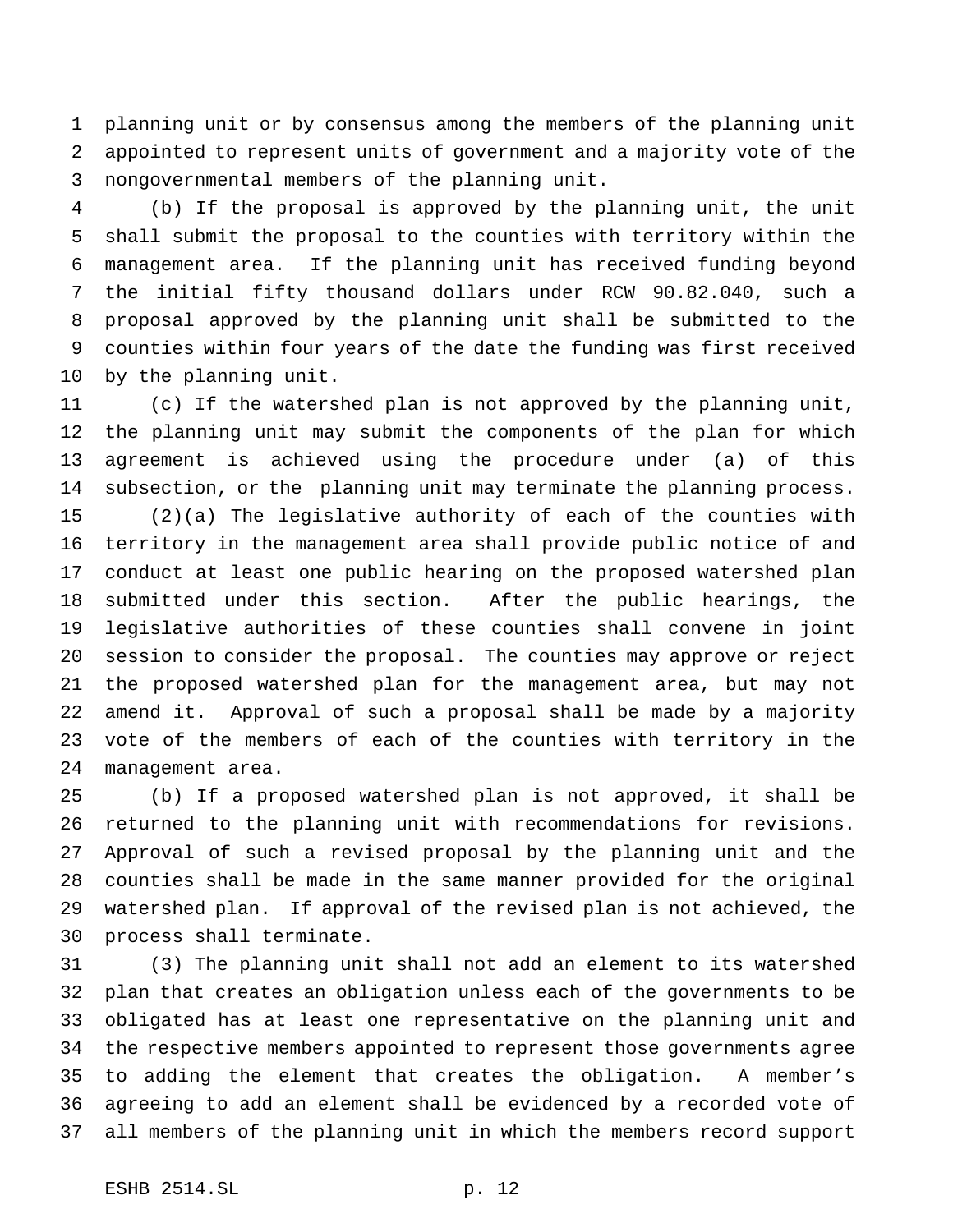for adding the element. If the watershed plan is approved under subsections (1) and (2) of this section and the plan creates obligations: (a) For agencies of state government, the agencies shall adopt by rule the obligations of both state and county governments and rules implementing the state obligations, the obligations on state agencies are binding upon adoption of the obligations into rule, and the agencies shall take other actions to fulfill their obligations as soon as possible; or (b) for counties, the obligations are binding on the counties and the counties shall adopt any necessary implementing ordinances and take other actions to fulfill their obligations as soon as possible.

 (4) As used in this section, "obligation" means any action required as a result of this chapter that imposes upon a tribal government, county government, or state government, either: A fiscal impact; a redeployment of resources; or a change of existing policy.

16 \*NEW SECTION. Sec. 10. PERMIT PROCESSING. Nothing in this 17 chapter may be interpreted as authorizing or directing the department to establish <sup>a</sup> moratorium on the investigation of and decisions on applications for permits for the withdrawal of surface water or ground water, or changes or transfers of water rights under existing permits.

**\*Sec. 10 was vetoed. See message at end of chapter.**

23 \*NEW SECTION. Sec. 11. A new section is added to chapter 43.27A RCW to read as follows:

 If planning is being conducted under chapter 90.82 RCW or <sup>a</sup> plan has been adopted under section <sup>9</sup> of this act, the department shall not conduct planning under this chapter that conflicts with the planning being conducted under chapter 90.82 RCW or <sup>a</sup> plan that has been adopted under section <sup>9</sup> of this act.

**\*Sec. 11 was vetoed. See message at end of chapter.**

31 \*<u>NEW SECTION.</u> Sec. 12. A new section is added to chapter 90.54 RCW to read as follows:

 If planning is being conducted under chapter 90.82 RCW or <sup>a</sup> plan has been adopted under section <sup>9</sup> of this act, the department shall not conduct planning under this chapter that conflicts with the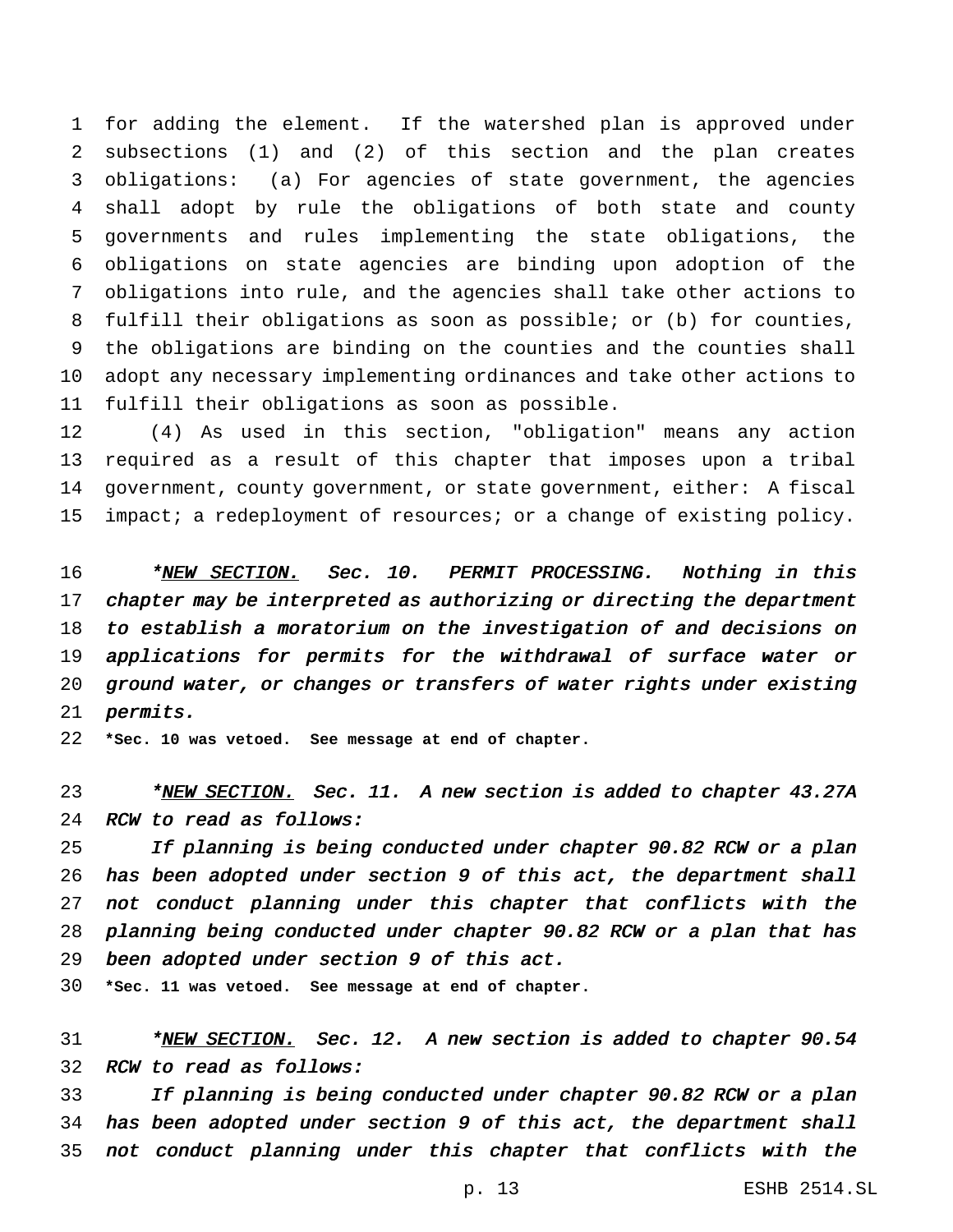planning being conducted under chapter 90.82 RCW or <sup>a</sup> plan that has been adopted under section <sup>9</sup> of this act.

**\*Sec. 12 was vetoed. See message at end of chapter.**

 \*Sec. 13. RCW 43.27A.090 and <sup>1988</sup> <sup>c</sup> <sup>127</sup> <sup>s</sup> <sup>25</sup> are each amended to read as follows:

The department shall be empowered as follows:

 (1) To represent the state at, and fully participate in, the activities of any basin or regional commission, interagency committee, or any other joint interstate or federal-state agency, committee or commission, or publicly financed entity engaged in the planning, development, administration, management, conservation or 12 preservation of the water resources of the state.

 (2) To prepare the views and recommendations of the state of Washington on any project, plan or program relating to the planning, development, administration, management, conservation and preservation of any waters located in or affecting the state of Washington, including any federal permit or license proposal, and 18 appear on behalf of, and present views and recommendations of the 19 state at any proceeding, negotiation or hearing conducted by the federal government, interstate agency, state or other agency.

 (3) To cooperate with, assist, advise and coordinate plans with 22 the federal government and its officers and agencies, and serve as a state liaison agency with the federal government in matters relating to the use, conservation, preservation, quality, disposal or control of water and activities related thereto.

 (4) To cooperate with appropriate agencies of the federal government and/or agencies of other states, to enter into contracts, and to make appropriate contributions to federal or interstate projects and programs and governmental bodies to carry out the provisions of this chapter.

 (5) To apply for, accept, administer and expend grants, gifts and loans from the federal government or any other entity to carry out the purposes of this chapter and make contracts and do such other acts as are necessary insofar as they are not inconsistent with other provisions hereof.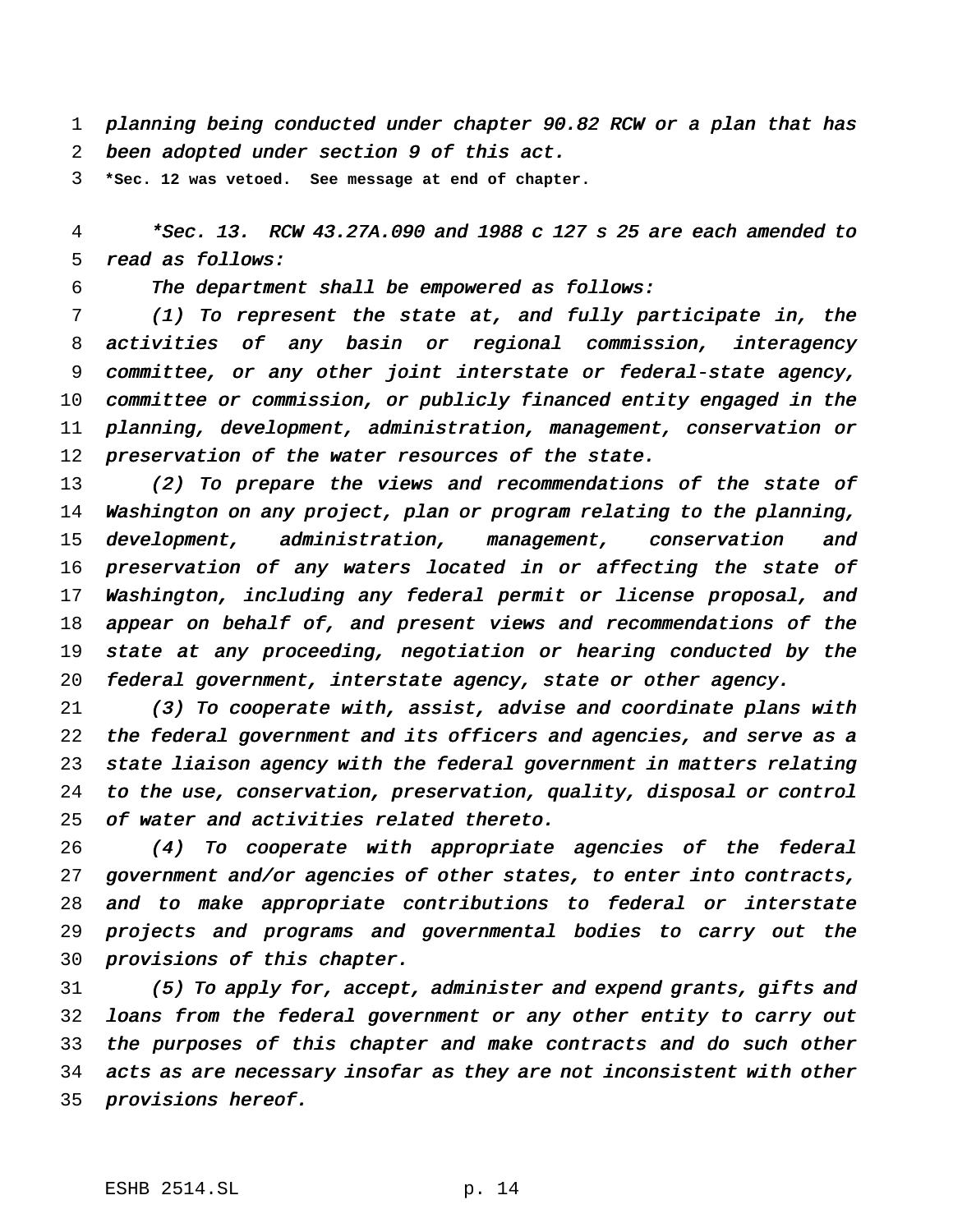(6) To develop and maintain <sup>a</sup> coordinated and comprehensive state water and water resources related development plan, and adopt, with regard to such plan, such policies as are necessary to insure that the waters of the state are used, conserved and preserved for the best interest of the state. There shall be included in the state plan <sup>a</sup> description of developmental objectives and <sup>a</sup> statement of the recommended means of accomplishing these objectives. To the extent the director deems desirable, the plan shall integrate into the state plan, the plans, programs, reports, research and studies of other 10 state agencies. A plan adopted under chapter 90.82 RCW satisfies the 11 requirements of planning under this section.

 (7) To assemble and correlate information relating to water supply, power development, irrigation, watersheds, water use, future possibilities of water use and prospective demands for all purposes 15 served through or affected by water resources development.

 (8) To assemble and correlate state, local and federal laws, regulations, plans, programs and policies affecting the beneficial use, disposal, pollution, control or conservation of water, river basin development, flood prevention, parks, reservations, forests, wildlife refuges, drainage and sanitary systems, waste disposal, water works, watershed protection and development, soil conservation, power facilities and area and municipal water supply needs, and recommend suitable legislation or other action to the legislature, the congress of the United States, or any city, municipality, or to responsible state, local or federal executive departments or agencies.

 (9) To cooperate with federal, state, regional, interstate and local public and private agencies in the making of plans for drainage, flood control, use, conservation, allocation and distribution of existing water supplies and the development of new water resource projects.

 (10) To encourage, assist and advise regional, and city and municipal agencies, officials or bodies responsible for planning in relation to water aspects of their programs, and coordinate local water resources activities, programs, and plans.

 (11) To promulgate such rules and regulations as are necessary to 37 carry out the purposes of this chapter.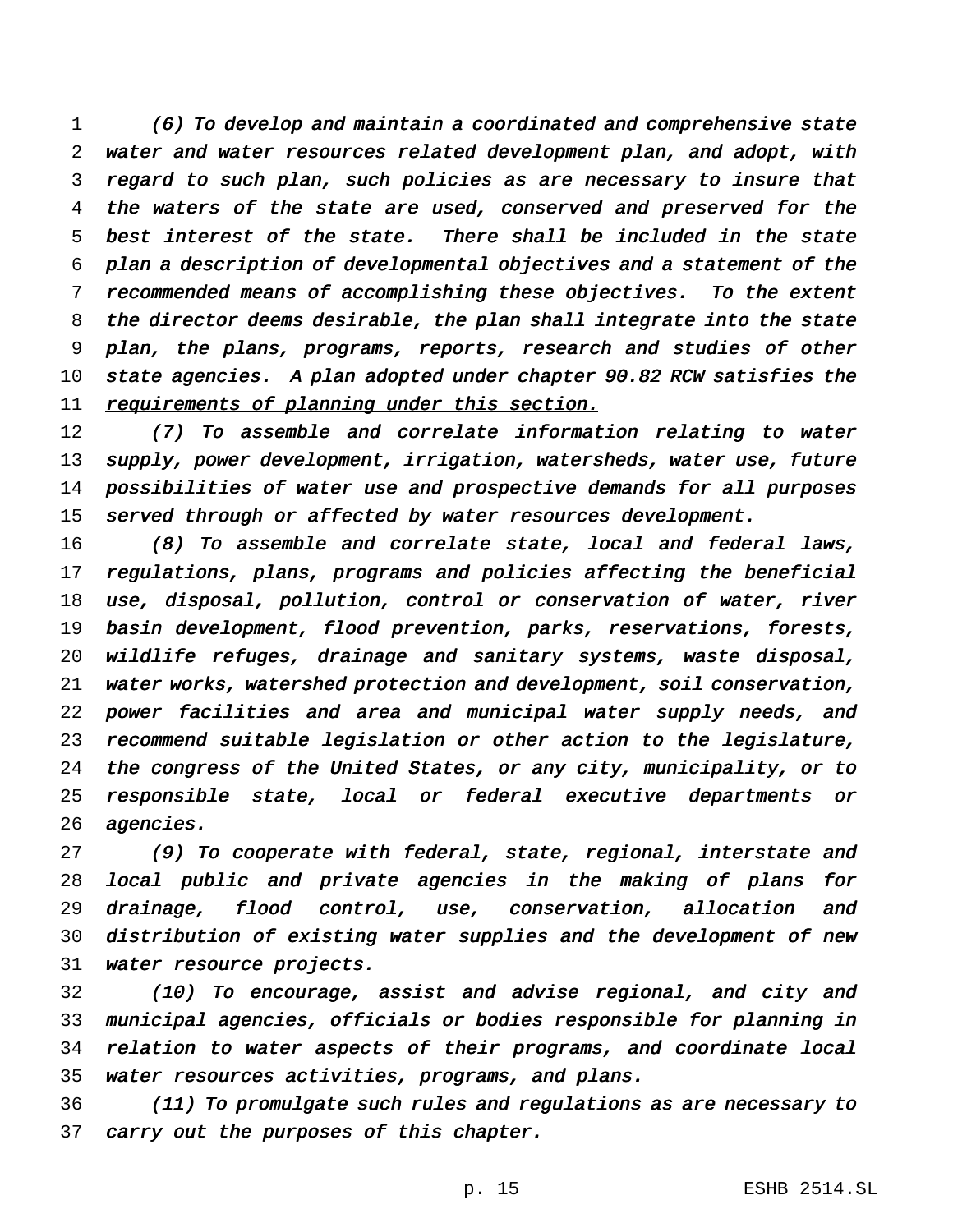(12) To hold public hearings, and make such investigations, studies and surveys as are necessary to carry out the purposes of the chapter.

 (13) To subpoena witnesses, compel their attendance, administer oaths, take the testimony of any person under oath and require the production of any books or papers when the department deems such measures necessary in the exercise of its rule-making power or in determining whether or not any license, certificate, or permit shall be granted or extended.

**\*Sec. 13 was vetoed. See message at end of chapter.**

 \*Sec. 14. RCW 90.54.040 and <sup>1997</sup> <sup>c</sup> <sup>32</sup> <sup>s</sup> <sup>2</sup> are each amended to read as follows:

13 (1) The department, through the adoption of appropriate rules, is 14 directed, as a matter of high priority to insure that the waters of the state are utilized for the best interests of the people, to develop and implement in accordance with the policies of this chapter <sup>a</sup> comprehensive state water resources program which will provide <sup>a</sup> process for making decisions on future water resource allocation and use. The department may develop the program in segments so that immediate attention may be given to waters of <sup>a</sup> given physioeconomic region of the state or to specific critical problems of water 22 allocation and use. A plan adopted under chapter 90.82 RCW satisfies 23 the requirements of planning under this section.

 (2) In relation to the management and regulatory programs relating to water resources vested in it, the department is further directed to modify existing regulations and adopt new regulations, when needed and possible, to insure that existing regulatory programs are in accord with the water resource policy of this chapter and the program established in subsection (1) of this section.

 (3) The department is directed to review all statutes relating to water resources which it is responsible for implementing. When any of the same appear to the department to be ambiguous, unclear, unworkable, unnecessary, or otherwise deficient, it shall make recommendations to the legislature including appropriate proposals for statutory modifications or additions. Whenever it appears that the policies of any such statutes are in conflict with the policies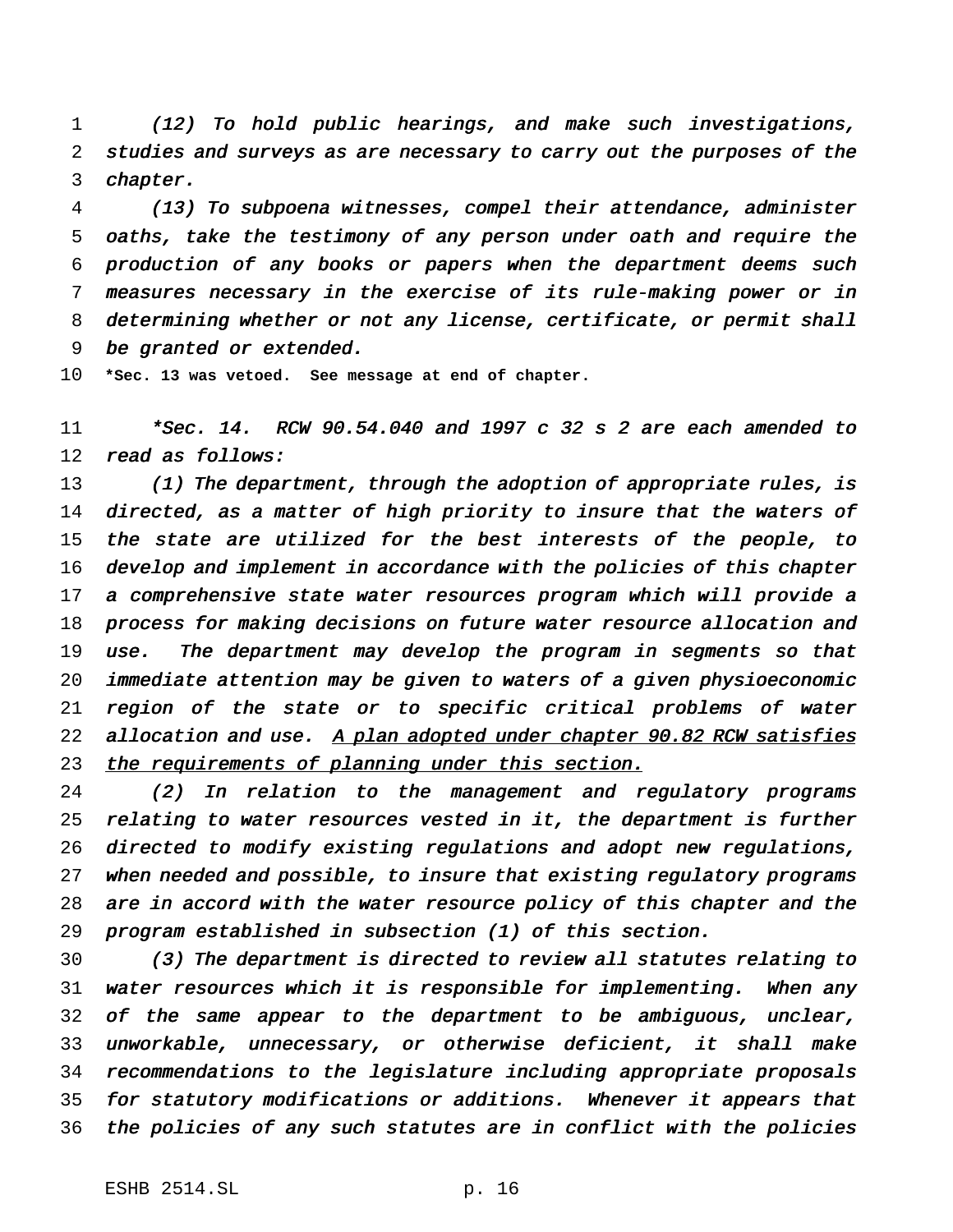of this chapter, and the department is unable to fully perform as provided in subsection (2) of this section, the department is directed to submit statutory modifications to the legislature which, if enacted, would allow the department to carry out such statutes in harmony with this chapter.

**\*Sec. 14 was vetoed. See message at end of chapter.**

 NEW SECTION. **Sec. 15.** CAPTIONS. As used in this act, captions constitute no part of the law.

 NEW SECTION. **Sec. 16.** Sections 2 through 10 of this act are each added to chapter 90.82 RCW.

 NEW SECTION. **Sec. 17.** If specific funding for the purposes of this act, referencing this act by bill or chapter number, is not provided by June 30, 1998, in the omnibus appropriations act, this act is null and void.

> Passed the House March 10, 1998. Passed the Senate March 6, 1998. Approved by the Governor April 1, 1998, with the exception of certain items that were vetoed. Filed in Office of Secretary of State April 1, 1998.

Note: Governor's explanation of partial veto is as follows:

 "I am returning herewith, without my approval as to sections 10 through 14, Engrossed Substitute House Bill No. 2514 entitled:

"AN ACT Relating to watershed management;"

 ESHB 2514 establishes a watershed management process to develop in-stream flow levels, water quality and habitat plans. A primary purpose of the watershed management planning under this bill is to address listed and soon-to-be listed salmon stocks under the federal Endangered Species Act, as well as finding ways to meet the needs of those who rely upon out-of-stream uses of water.

 This bill has the potential to resolve the long-standing stalemate over setting in-stream flow levels in Washington and to resolve other important issues dealing with water quality and fish habitat. I commend the Legislature for its leadership in this regard.

 ESHB 2514 makes a strong choice to rely on watershed planning processes to resolve these issues. Primary responsibility lies with the planning units authorized by this bill to meet the requirements of state and federal law. Given the status of our water and